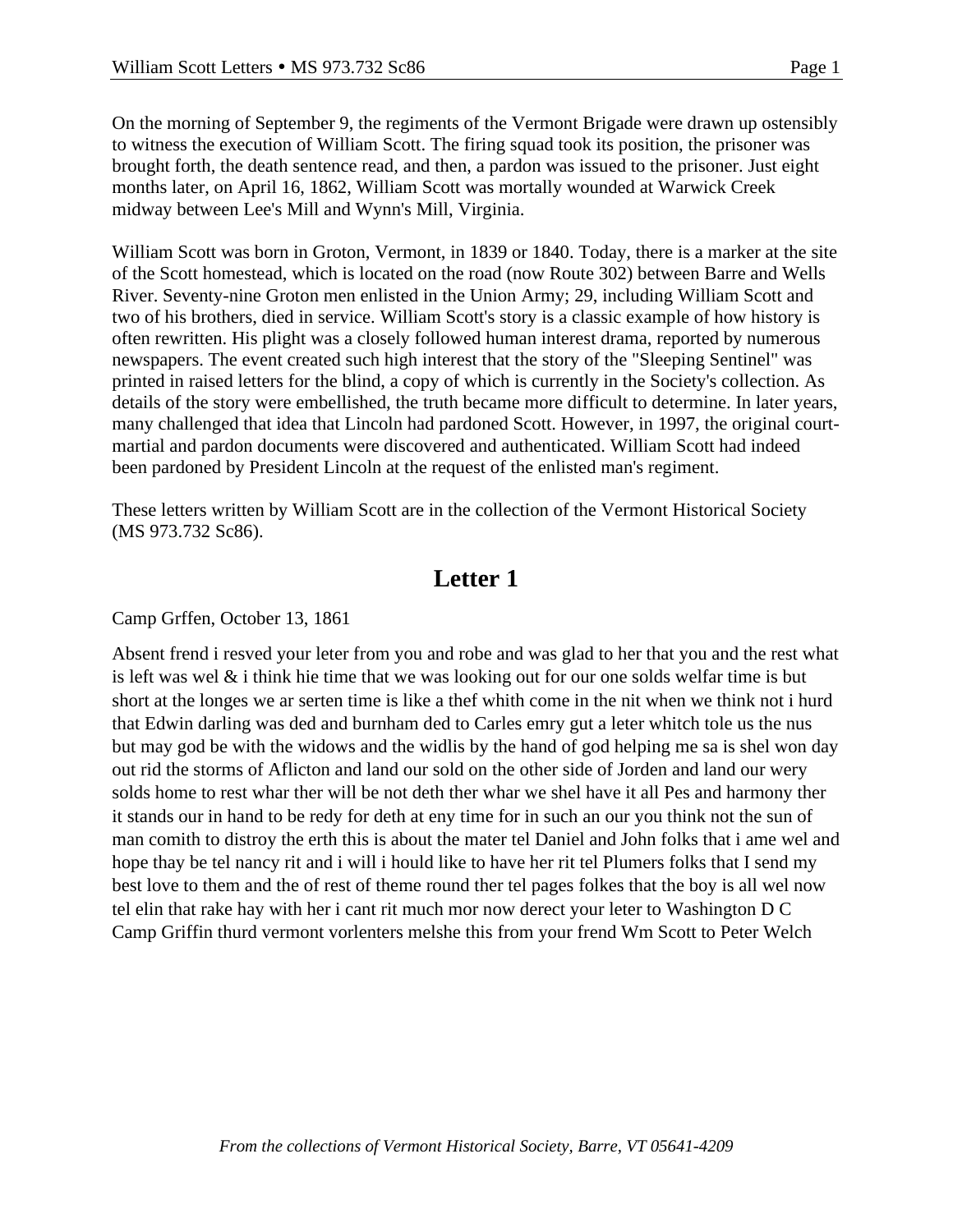## **Letter 2**

Headquarters [5th] Regt.

Co. K

Camp Griffin Nov. 29 1861

Absent but not forguton frend it is with the grates of plasur that I set dow to let you now that I gut your leter in Levs the other nit and was glad to her from you and the rest of the folks thar and geler to to her that she had gut so that she could spel a litle you aske her if she dose help sam to tend the mill now the boyes is all fuly wel her now the wether is vry cold her now the ground has ben whit her now we went on a revew the other day it was a fine sit to se tham thar intfry and artily to and Cavlry thar was about ninty thousan thar they sad it was a fine sit to se tham the next day we went out on A forgen Party we went about nine miles each day it draged us out puty wel now thar hant much nuse her now all the nuse is to cep a stiff uper lip tel nancy that she must not forget the folks out her Jane I should like to be thar this winter to have a pot pie this is all that I can think of now s you must excus me rit as son as you get this this is from your frend Wm Scott to Peter Welch

## **Letter 3**

Camp Griffin Va.

Janary 17/62

Absent but not forguton frend it is with the grates of plasur that i set down to rit a few lines to you to let you now that I am wel at present and hop that thes few lines will find you the same I take this present opotunty to rit to you thes few lines to you for i hant had eny leter from you for som time and I wanted to her from you and I thought I would rite a few lines and se if you would rite and let me now what you ar about this winter thar hant nothing new her now but we have had about 8 inches of snow her this time and it hant all gon yet it is vry mudy her now and it ranes her evry wonce in a litel while and that cepes it so rite a long so i don't think of much to rite but give my love to all inqiren freds thar has ben a number of new recuts com out her that i now Charles Gones and Gardner are tel rubes folk to rit if thay can get time i hant hed eny leter from tham or you for som time tel mr plumers folk that i send my love to tham tel elen that i herd from her for som time nor eny of the nabors so you must excuse me for not riting eny leter for it is bad Plase to rit her so rite as son as you get this so gad by this is from your best frend in va Wm Scott

## **Letter 4**

Camp Griffin Va

Mar 1/62

Dear cuson it is with the grats of plasur that i set down to rit a few lines to let you now that i am puty wel at present and hop thes few lines will reach you the sam i rsevd your vry welcom letr

*From the collections of Vermont Historical Society, Barre, VT 05641-4209*